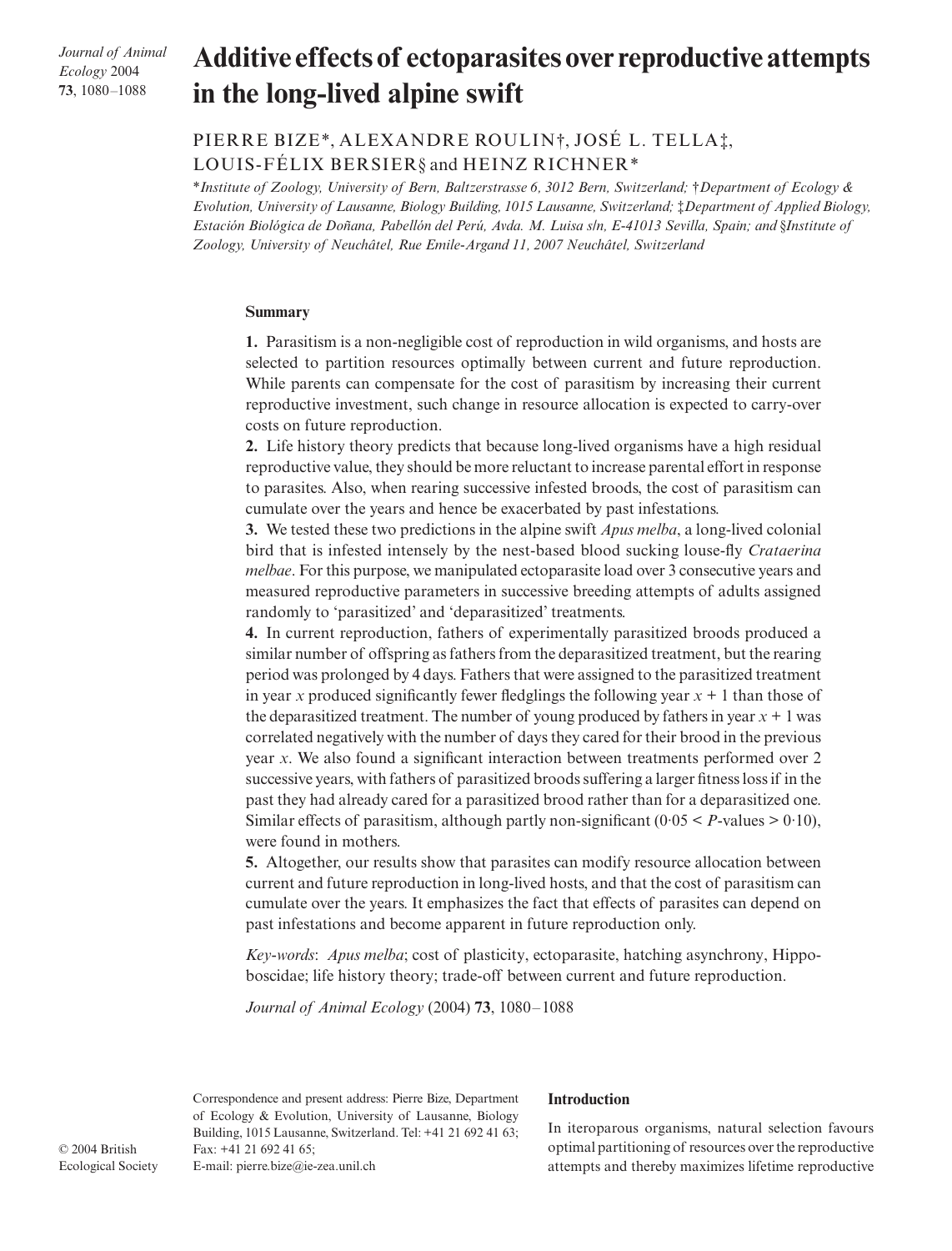**1081**

success. Reproduction entails significant costs to parents, and effort invested in current reproduction is traded-off against survival and effort devoted to future reproduction, as shown experimentally a number of times (review in Stearns 1992; Golet, Irons & Estes 1998). The optimal partitioning of resources between reproductive events is expected to differ between species and environments (Stearns 1992). For instance, short-lived species should invest a significant amount of resources in current reproduction by producing a large number of high-quality offspring because the likelihood of reproducing again is low. In contrast, long-lived organisms should refrain investment in current reproduction because their residual reproductive value is typically high. Environmental factors can also alter trade-off by affecting either the value of current reproductive attempt, survival prospect, or both.

Parasitism is an important environmental component that modulates reproductive success of wild organisms. Broods are frequently heavily infested, and experimental manipulation of parasite load demonstrated that parasites can severely impair the growth and survival of young hosts (review in Clayton & Moore 1997). As a result, host parents are predicted to maximize lifetime reproductive success by adjusting investment in reproduction as a function of how parasites affect their current reproductive success, how investment alters the effect of parasites, and finally how change in investment affects future reproductive success (Forbes 1993; Perrin, Christe & Richner 1996). Accordingly, in several bird species parents modify their behaviour when raising parasitized offspring (e.g. Møller 1994; Christe, Richner & Oppliger 1996a, 1996b; Hurtrez-Boussès *et al*. 1998), which in turn influences the future reproductive success of parents (Møller 1993). As an example, parent blue tits *Parus caeruleus* Linnaeus of experimentally infested broods increased the rate of food provisioning to offspring (Tripet & Richner 1997), and this change in parental behaviour decreased the survival and future reproductive success of the parents (Richner & Tripet 1999). With respect to the effect of parasites on the trade-off resolution of resources allocated between successive breeding attempts, two important issues remain as yet unexplored. First, all model organisms used so far are short-lived species (barn swallow *Hirundo rustica* L., de Lope & Møller 1993; Møller 1993; house martin *Delichon urbica* L., de Lope *et al*. 1993; blue tit: Richner & Tripet 1999; great tit *P. major* L., Fitze, Tschirren & Richner 2004), and hence it remains unclear if parasites have similar effects in longlived species. Because in the face of poor rearing conditions such as intense parasite infestation, long-lived organisms may favour their survival at the expense of offspring number and quality, they can be predicted to be reluctant to increase parental effort in response to parasitism (Lindén & Møller 1989). Secondly, most studies so far investigated the reproductive cost of parasitism in a single year, and hence the possibility

© 2004 British Ecological Society, *Journal of Animal Ecology*, **73**, 1080–1088

that effect of parasites cumulate over the years remains unexplored. The effect of parasites on the reproductive success of their hosts may be benign when host parents raise a parasitized brood for the first time but become non-negligible when they care again for a parasitized brood in subsequent reproductive attempts. Survival of nest-based ectoparasites between breeding attempts is common, and hence the level of parasitism in a given year will partly determine level in the next year (e.g. Roulin *et al*. 2001). These two aspects of host–parasite relationships may be important in explaining variation in the effects of parasites on host life-history strategies.

In this paper, we investigated experimentally if the long-lived alpine swift *Apus melba* L. is more reluctant to increase parental effort in response to infestation by the nest-based blood sucking louse-fly *Crataerina melbae* Rondani (Diptera, Hippoboscidae), and if the cost of parasitism cumulates over the years. A previous study demonstrated that in this species developmental plasticity lessens the negative effect of parasitism on nestlings by a reduction of growth rate during heavy infestation followed by an acceleration of growth rate (so-called accelerated growth) once parasites become naturally less abundant. Combined with a longer nestling period (so-called delayed maturation), developmental plasticity allowed parasitized offspring to fledge with a similar body size to parasite-free offspring (Bize *et al*. 2003a). Developmental plasticity is, however, unlikely to be cost-free (Metcalfe & Monaghan 2001), and parents may pay part of this cost if extra resources are required for parasitized offspring to adjust growth rate to the dynamics of parasite infestation. This hypothesis predicts that residual reproductive value of parents of a parasitized brood may decline. To test this hypothesis, we manipulated louse-fly load over three successive reproductive seasons, and monitored the effect of this experiment on parental reproductive success and effort measured in the current and future breeding attempts.

#### **Materials and methods**

#### **MODEL ORGANISMS**

The alpine swift is a 90 g trans-Saharan migrant bird that feeds on insects caught exclusively on the wing. This species is long-lived with age at maturity being reached not before 2 years old and the oldest recaptured bird reported being 26 years old (Arn 1960; Swiss Ornithological Station, personal communication). Alpine swifts reproduce in colonies of a few  $($  < 5 $)$  to several hundred pairs in holes located in cliffs or under the roofs of tall buildings. It is socially monogamous with stable pair bonds over several years (Arn 1960; P.B., personal observation). Males and females build an open nest of feathers and dry materials grasped in the air and cemented together with saliva. Breeding pairs commonly reuse the same nest from one year to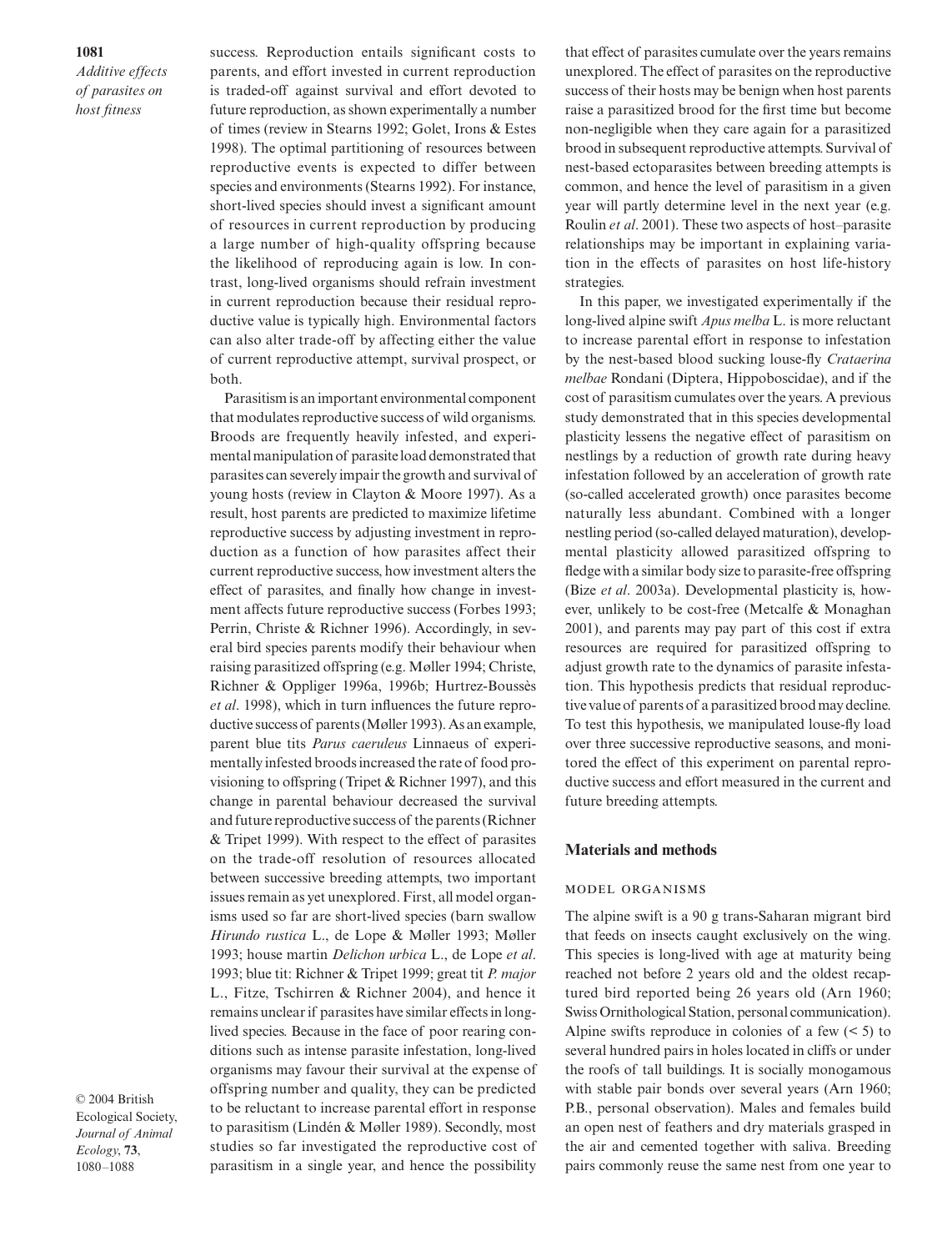the next one. A single clutch is produced per year containing one to four eggs (mean is 2·6) laid at 1-day intervals. Both parents incubate the clutch for 20 days, and feed the offspring up to fledging 50–70 days after hatching (Bize *et al*. 2003a). At birth, nestlings are naked and parents brood them up to 10 days after hatching. The aerial insectivorous diet makes food provisioning highly dependent on weather conditions with almost no food on cold and rainy days (Arn 1960). On sunny days, between 9 o'clock in the morning and 10 o'clock in the evening, parents feed their young one to three times per hour with a single 2·5 g bolus each time containing 10–600 insects (Arn 1960). Parental care stops after offspring have taken their first flight. Breeding adults initiate the moult of primary feathers at the time of hatching.

The 7-mm-long blood-sucking louse-fly *C. melbae* feeds exclusively on adult and nestling alpine swifts (Tella *et al*. 1998). Larvae develop in the maternal abdomen (viviparity) until the prepupal stage when they are released near or inside the host nests, and then pupate immediately (Bequaert 1953). There is one generation of parasites per year, and pupae do not hatch before the following year. *C*. *melbae* is flightless and can rapidly switch hosts on foot (Bize, Roulin & Richner 2003b). Several hippoboscid fly species have been shown to transmit blood parasites to their host (Baker 1967) but this has not been confirmed for *C. melbae* (Tella *et al*. 1995; P.B., personal observation, *N* = 30 blood smears). Mites *Dermanyssus* sp. (Acarina) and lice *Dennyus* sp. (Mallophaga) also infest alpine swift nestlings, but are relatively rare (Arn 1960; P.B., personal observation). For this reason, we did not consider them in the present study.

#### **GENERAL METHODS**

Fieldwork was carried out between May and August 1999–2002 in an alpine swift colony counting 50 breeding pairs located under the roof of a clock tower in Solothurn (47°12′N, 7°32′E), Switzerland. Each breeding season, nests were visited daily to determine laying date of the first egg, clutch size, egg volume, hatching date of the first egg (denoted day 0), hatching asynchrony, fledging date and brood size at fledging. Fifty days after hatching, we also weighed nestlings to the nearest  $0.1$  g and measured wing length to the nearest mm, and then calculated body condition as the residuals of a linear regression of log-transformed body mass on logtransformed wing length  $(F_{1,45} = 17.12, P = 0.0002,$  $r^2 = 0.28$ ,  $N = 47$  broods). Egg length *L* and breath *B* were measured to the nearest 0·1 mm, and egg volume *V* was calculated with the formula  $V = LB^2 \pi/6$ , a measure that reflects egg size reliably in the alpine swift (Bize, Roulin & Richner 2002). A brood is said to have hatched synchronously if all siblings hatched within an interval of 24 h, or asynchronously if the brood took more than 24 h to hatch. To test the effect of parasite manipulation in year *x* on hatching asynchrony in year  $x + 1$ , only nests with at least two nestlings were con-

© 2004 British Ecological Society, *Journal of Animal Ecology*, **73**, 1080–1088

sidered. The nestling period was determined as the number of days elapsed between hatching of the first egg and fledging of the last young. In the analysis of the nestling period, we therefore controlled for brood size at fledging. In 2000 and 2001, parental food provisioning rate was recorded 35 days posthatching, which corresponds to the peak of louse-fly infestation (Bize *et al*. 2003a). Using infrared video sensitive cameras (ref. GEH.F.116785, Conrad Electronic AG, Switzerland), nests were filmed during 6 hours (10.00–16.00 h). Feeding rates of male and female parents were calculated as the number of feeding trips per hour. To identify birds on video footage, some body feathers were decoloured with a commercial hairdresser decolouring paste in 2000 and 2001 (Malacarne & Griffa 1987). Feather decolouration did not affect adult returning rate as breeders the following years, nor nest site fidelity, mate fidelity and current and future reproductive success (statistics not shown, all  $P$ -values  $> 0.41$ ). Because a large part of the variation in feeding rate is likely to be explained by weather conditions, we included daily precipitation, measured by the Swiss meteorological station at Bern Liebefeld, 28 km apart from our study colony, as a covariate in the analysis of feeding rate. Daily ambient temperature and wind had no significant effects on feeding rate  $(P > 0.40)$ , and were hence discarded from our final statistical model. Precipitation tends to decrease along the reproductive season of alpine swifts (mean May amount of rain in years 1999– 2001 is 119·2 mm, June 137·2 mm, July 125·4 mm, August 112·9 mm). Most breeders were captured a first time while sitting on their eggs, and 73% of them were recaptured while provisioning their young a few days (mean is 5 days) after feeding rate was recorded. The date when adults were captured (day  $1 = 1$  May) was included as a covariate in the analyses. Each year, nonbreeders (33 individuals in 1999, nine in 2000, 33 in 2001 and 31 in 2002) were captured while visiting the colony during daytime between May and July, or while roosting in the colony at night in August. At that time, most adults (70–90%) roost in the colony and thus can be captured easily by closing the colony entrances. Adult body mass and wing length were measured to the nearest 0·1 g and 1·0 mm, respectively, and we calculated an index of adult body condition as explained above for nestlings  $(F_{1,79} = 16.69, P = 0.0001, r^2 = 17.4,$  $N = 81$  adults). Louse-flies were searched systematically and counted during a 4-min period by blowing feathers of the whole body. This visual method is efficient, as demonstrated by the strong correlation between numbers of louse flies counted with this method and after having extracted manually louse flies from the plumage  $(r = 0.97, N = 282, P < 0.001)$ . The number (*y*) of louse-flies found on adults were log  $(y + 1)$ transformed to fit a normal distribution. Because primary feathers are moulting symmetrically, we assessed the advancement of moult on one wing solely. Each of the 10 primary feathers of the left wing was scored on a 0–5 scale (0 = old feather;  $1-4$  = growing new feather;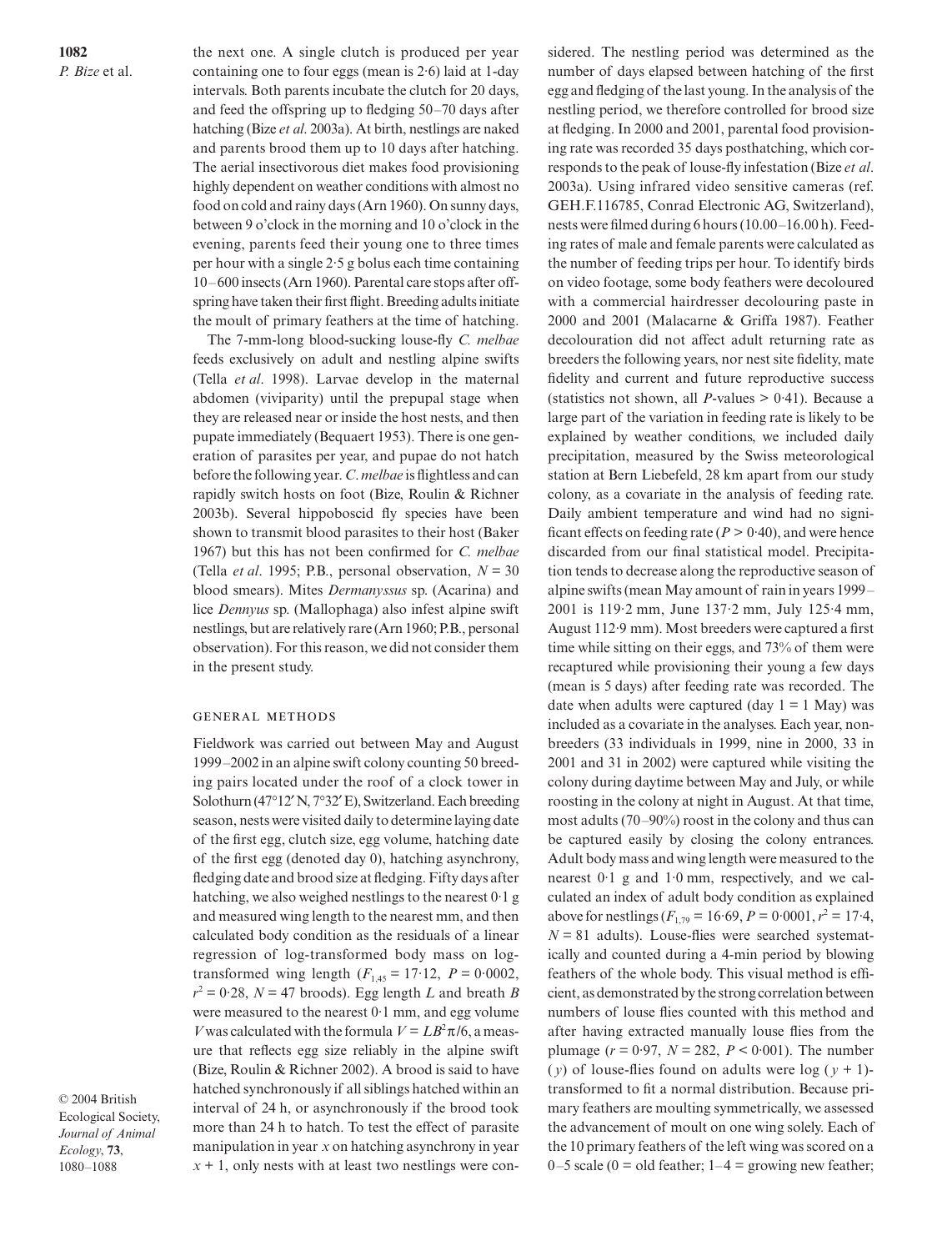5 = fully developed new feather) (Newton 1966), and the total primary score (range 0–50) was calculated as the sum of the scores assigned to each primary feather. Because alpine swifts are sexually monomorphic, a drop of blood was collected from the foot of each individual, and their sex determined from blood cell DNA using polymerase chain reaction (PCR) amplification of the *CHD* genes (Ellegren 1996; Griffiths *et al*. 1998).

## MANIPULATION OF ECTOPARASITE LOAD

To create two groups of nests differing in ectoparasite load, we transferred louse-flies from a donor brood (referred to as 'deparasitized brood') to a receiver one ('parasitized brood') over three successive breeding seasons (1999–2001). Treatments were assigned using a randomized block design where a block consisted of two nests with a similar hatching date (Pearson's correlation between the two nests of each block:  $r = 0.95$ ,  $N = 50$ ,  $P < 0.001$ ), brood size 10 days after hatching  $(r = 0.57, N = 50, P < 0.001)$  and number of louse flies 10 days after hatching (*r =* 0·45, *N* = 50, *P* = 0·001). Manipulation of louse-fly load started 10 days after hatching because ectoparasites are rarely found on nestlings before this age (Roulin *et al*. 2003). For each block of nests, louse-flies were collected by hand in the nest cup and on nestlings of both nests, and immediately returned to one of the two nests, chosen randomly. We did not manipulate the number of louse-flies found on the body of adults. Because flies frequently reinfested deparasitized broods, manipulation of ectoparasite load was repeated every 5 days until nestlings were 50 days old. We have demonstrated elsewhere (Bize *et al*. 2003a) that our manipulation was efficient, because nestlings belonging to the 'parasitized' treatment bore 2·4 times more louse-flies than nestlings of the 'deparasitized' treatment  $(17 \pm 1 \text{ vs. } 7 \pm 1 \text{ louse-flies}).$ In total, 11, 20 and 19 blocks of parasitized and deparasitized nests were generated in 1999, 2000 and 2001, respectively.

Sixty-eight per cent of the breeders included in our experiment in year *x* returned as breeders in year  $x + 1$ . At that time, the number of louse-flies on their nestlings was either manipulated as described above if adults were included again in the parasitized and deparasitized treatments or, if not, the number of louse-flies per nestlings was counted but not manipulated (referred to as 'control brood'). Table 1 summarizes how parents were allocated to treatments in year  $x + 1$  (parasitized; control; deparasitized) in relation to treatments in year x (parasitized; deparasitized). In fathers, treatments in year  $x + 1$  were allocated at random with respect to the treatment in which they were allocated in year  $x$  ( $\chi^2$  = 2·11,  $P$  = 0·38), whereas in mothers there was an unexpected bias for females of parasitized brood in year *x* to rear more frequently a deparasitized than a parasitized brood in year  $x + 1$  ( $\chi^2 = 9.17$ ,  $P = 0.01$ .

© 2004 British Ecological Society, *Journal of Animal Ecology*, **73**, 1080–1088

**Table 1.** Allocation of treatments in year  $x + 1$  in relation to treatments in year *x* for father and mother alpine swifts

|                           | Treatment in year $x$ |             |  |  |  |
|---------------------------|-----------------------|-------------|--|--|--|
| Treatment in year $x + 1$ | Deparasitized         | Parasitized |  |  |  |
| Fathers ( $n = 35$ )      |                       |             |  |  |  |
| Deparasitized             | 5                     | 11          |  |  |  |
| Control                   |                       |             |  |  |  |
| Parasitized               | 6                     |             |  |  |  |
| Mothers $(n = 40)$        |                       |             |  |  |  |
| Deparasitized             |                       | 8           |  |  |  |
| Control                   | 6                     |             |  |  |  |
| Parasitized               | ר ו                   |             |  |  |  |

#### **STATISTICS**

The unit of statistical analysis was the adult, and thus separate analyses were carried out for each sex. To avoid pseudoreplication, if an adult was recorded in more than one breeding season we included only its first breeding attempt to test the effect of the manipulation of ectoparasite load performed in year *x* on reproductive parameters measured in the same year *x* (i.e current reproduction). Reproductive parameters measured in the subsequent year  $x + 1$  were used to test the effect of treatments in year *x* on future reproduction in year  $x + 1$ . Treatment performed in year  $x$  (parasitized; deparasitized) and year of treatment (1999, 2000, 2001) were entered as two independent variables in ANOVA models when testing the effect of the manipulation of ectoparasite load in year *x* on current and future reproduction. As we also manipulated the ectoparasite load between 10 and 50 days after hatching in year  $x + 1$ , we added the effect of treatment (parasitized; control; deparasitized) performed in year  $x + 1$ as an independent variable in the analysis of offspring condition and brood size at fledging in year *x* + 1.

The likelihood of adults returning to the colony the following year, fidelity to mate and nest were analysed with binomial logistic regressions. Alpine swifts are faithful to their breeding colony (Arn 1960; P.B., personal observation), and therefore the estimation of the probability of returning to the colony the following year is unlikely to be flawed by emigration. Adults may, however, skip reproduction and not be caught the following year. Although intense efforts were made each year to capture both breeders and non-breeders (see above), no adult was observed to skip reproduction during the study period. This suggests that estimates of the probability that an adult returns to the colony the following year accurately reflect survival rate. Because adults may change mate from one year to the next one due to the death of their mate, we restricted our analyses of mate fidelity to individuals where the mate remained alive from one year to the next one.

For each reproductive parameter, a full model containing all explanatory factors, covariates and first-order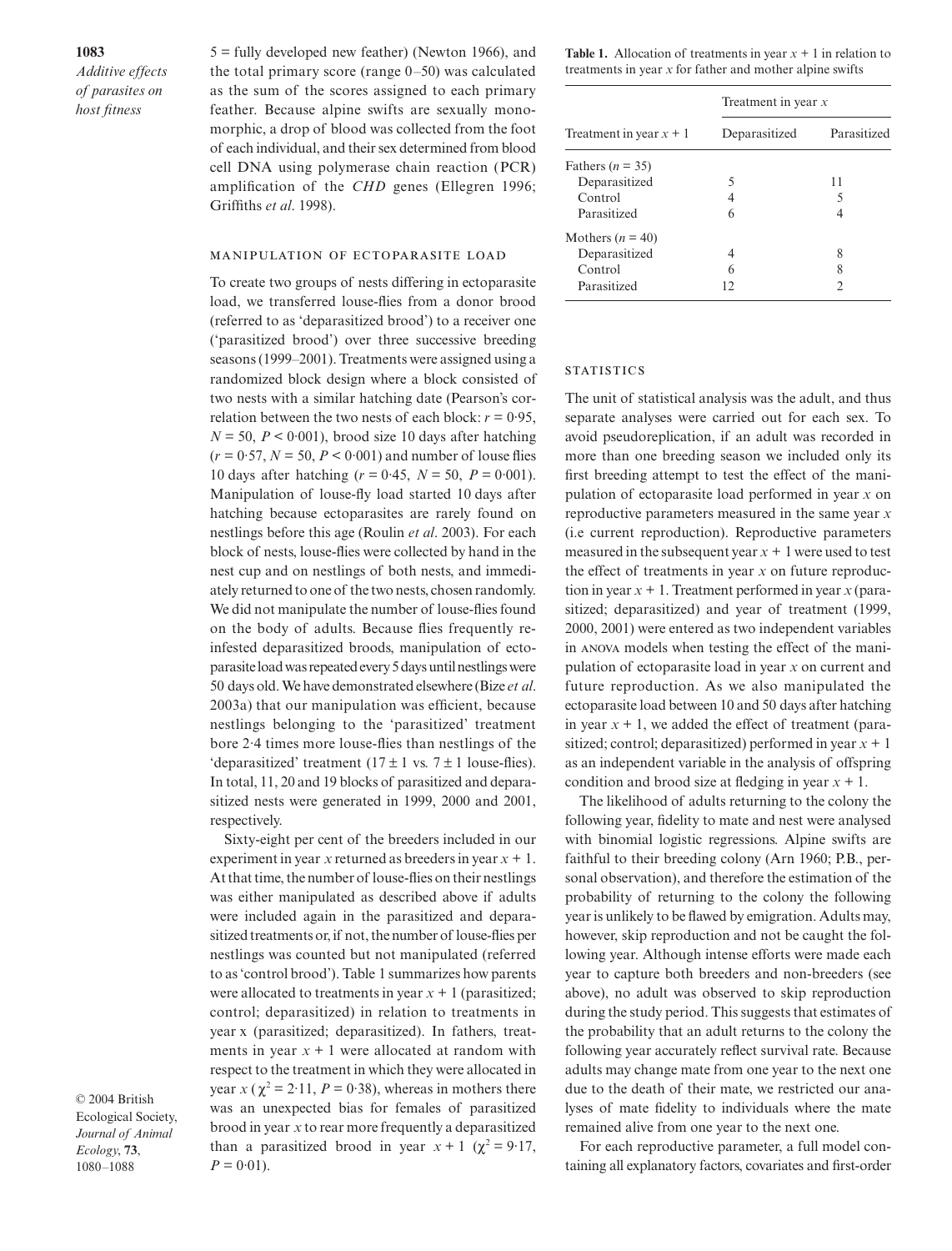**Table 2.** Analyses of variance showing the effects of treatment (parasitized/deparasitized broods) and year (1999/2000/2001) on different measures of current reproduction in father and mother alpine swifts. Sexes are analysed separately. Degrees of freedom (d.f.), *F*-values and *P*-values are reported; significant *P*-values are shown in bold type

| Traits measured in year $x$                | <b>Factors</b>        | Fathers |      |                | Mothers |                  |                  |
|--------------------------------------------|-----------------------|---------|------|----------------|---------|------------------|------------------|
|                                            |                       | d.f.    | F    | $\overline{P}$ | d.f.    | $\boldsymbol{F}$ | $\boldsymbol{P}$ |
| Louse fly loads during rearing             | Treatment in year $x$ | 1,38    | 0.37 | 0.55           | 1,35    | 8.78             | 0.005            |
|                                            | Year                  | 2,38    | 0.49 | 0.61           | 2,35    | 1.48             | 0.24             |
| Body condition during rearing <sup>a</sup> | Treatment in year $x$ | 1,38    | 0.05 | 0.83           | 1,35    | 2.99             | 0.09             |
|                                            | Year                  | 2,38    | 1.61 | 0.21           | 2,35    | 1.41             | 0.26             |
| Moult score during rearing <sup>b</sup>    | Treatment in year $x$ | 1,38    | 0.66 | 0.42           | 1,35    | 0.03             | 0.87             |
|                                            | Year                  | 2,38    | 1.19 | 0.32           | 2,35    | 0.99             | 0.38             |
| Feeding rates <sup>c</sup>                 | Treatment in year $x$ | 1,38    | 0.31 | 0.58           | 1,38    | 0.06             | 0.81             |
|                                            | Year <sup>d</sup>     | 1,38    | 1.50 | 0.23           | 1,38    | 1.54             | 0.22             |
| Nestling period <sup>e</sup>               | Treatment in year $x$ | 1,44    | 9.88 | 0.003          | 1,44    | 3.91             | 0.05             |
|                                            | Year                  | 2,44    | 1.35 | 0.23           | 2,44    | 0.87             | 0.43             |
| Number of fledglings                       | Treatment in year $x$ | 1,51    | 3.04 | 0.09           | 1,51    | 2.66             | 0.11             |
|                                            | Year                  | 2,51    | 1.08 | 0.35           | 2,51    | 2.84             | 0.07             |

<sup>a</sup>After controlling for the date of capture. Adult body condition decreased with the advancement of the season  $F_{1,79} = 8.98$ ,  $P = 0.004$ . **b**After controlling for the date of capture. Moult score of adults increased with the advancement of the season  $F_{1,79}$  = 174·89, *P* < 0·001. After controlling for daily precipitation. The number of feedings decreased with increasing daily precipitation  $F_{1,80} = 46.01$ ,  $P < 0.001$ . <sup>a</sup>The analysis is restricted to 2000 and 2001. After controlling for brood size at fledging. The nestling period increased with brood size  $F_{1,94} = 4.16$ ,  $P = 0.04$ .

interactions was initially fitted. Only significant covariates and interactions were kept in final models. Statistical analyses were carried out with the statistical software  $JMP IN 4.0$  (Sall & Lehman 1996). Throughout the paper, mean values are quoted  $\pm$  1 SE, statistical tests are two-tailed and *P*-values less than 0·05 considered to be significant.

#### **Results**

## EFFECT OF PARASITISM ON CURRENT REPRODUCTION

The number of louse-flies was about eight times lower on parents than on their offspring, measured on the same day (deparasitized broods:  $0.7 \pm 0.2$  louse-flies per parent vs.  $4.9 \pm 1.3$  per nestling,  $N = 26$  broods; paired *t*-test:  $t = 3.41$ , d.f. = 25,  $P < 0.002$ ; parasitized broods:  $1.7 \pm 0.4$  louse-flies per parent vs.  $15.4 \pm 1.5$ per nestling,  $N = 26$  broods; paired *t*-test:  $t = 9.13$ , d.f.  $= 25$ ,  $P < 0.0001$ ). Mothers of experimentally parasitized broods had significantly more louse-flies on their body than those of deparasitized ones  $(2.23 \pm 0.68)$ vs.  $0.41 \pm 0.15$  louse-flies,  $N = 22$  and 17 individuals, respectively, Table 2). In contrast, we did not detect any significant difference in ectoparasite load between fathers of parasitized and deparasitized broods  $(1.2 \pm$ 0.3 vs.  $0.8 \pm 0.2$  louse-flies,  $N = 22$  and 20 individuals, respectively, Table 2). Within deparasitized nests, louseflies were found in similar numbers on fathers and mothers (paired *t*-test:  $t = 0.43$ , d.f. = 10,  $P = 0.68$ ), whereas within parasitized nests louse-flies were more abundant on mothers than fathers (paired *t*-test: *t* = −2·48, d.f. = 14, *P* = 0·03). Moult score and body condition of parents did not differ between the two treatments (Table 2).

© 2004 British Ecological Society, *Journal of Animal Ecology*, **73**, 1080–1088

At the peak of louse-fly infestation (i.e. 35 days posthatching), there was no significant difference between treatments on the number of feeding trips per hour in both male and female parents (Table 2). On average, fathers reared their young 4 days longer in parasitized than deparasitized broods  $(63.2 \pm 1.4 \text{ vs. } 58.9 \pm 0.7 \text{ days})$  $N = 23$  and 25 broods, respectively, Table 2). Similarly, mothers cared for their young 2 days longer in parasitized than deparasitized broods  $(62.5 \pm 1.3 \text{ vs. } 60.1 \pm 0.9 \text{ days})$  $N = 24$  and 24 broods, Table 2). The number of fledglings produced by fathers and mothers was similar in the two treatments (Table 2).

## EFFECT OF PARASITISM ON RETURNING RATE, NEST SITE AND MATE FIDELITY

Thirty-five of 55 (63 $\cdot$ 6%) fathers and 40 of 55 (72 $\cdot$ 7%) mothers that reared an experimental brood in a year *x* were recaptured as breeders in the colony the following year  $x + 1$ . In both sexes, louse-fly manipulation did not affect their returning probability (69·0% vs. 57·7% for fathers of the parasitized and deparasitized treatments, respectively; logistic regression: Wald  $\chi^2 = 1.07$ ,  $P = 0.30$ ; and  $64.3\%$  vs.  $81.5\%$  for mothers of the parasitized and deparasitized treatments, respectively; Wald  $\chi^2 = 2.54$ ,  $P = 0.11$ ). The factor 'year' had no significant effect on the returning probability (fathers: Wald  $\chi^2 = 2.70$ ,  $P = 0.26$ ; mothers: Wald  $\chi^2 = 5.04$ ,  $P = 0.08$ .

Treatments in year *x* affected significantly the number of louse-flies found in nests and on nestlings 10 days after hatching in year  $x + 1$  (parasitized nests:  $33 \pm 5$ ,  $N = 18$ ; deparasitized nests:  $11 \pm 3$ ,  $N = 21$ ;  $F_{1,37} = 18.42$ , *P* < 0·001). The manipulation of louse-flies in year *x* might therefore also shape the distribution of adults among nests in year  $x + 1$ . To test this hypothesis, we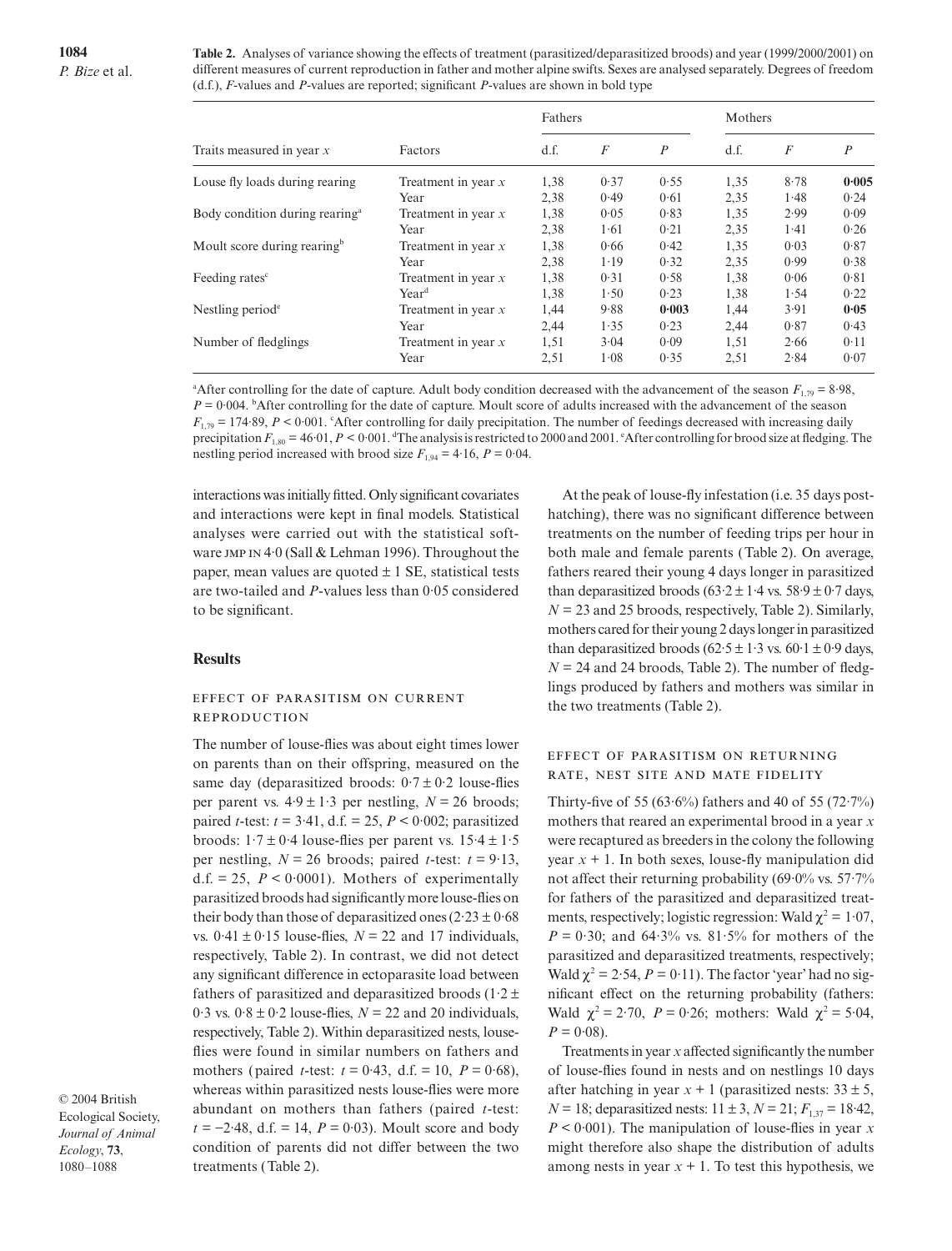**Table 3.** Analyses of variance showing the effects of treatment in year *x* (parasitized/deparasitized broods), treatment in year *x* + 1 (parasitized/control/deparasitized broods) and year (1999/2000/2001) on different measures of future reproduction (year *x* + 1) in father and mother alpine swifts. Sexes are analysed separately. Degrees of freedom (d.f.), *F*-values and *P*-values are reported; significant *P*-values are shown in bold type

| Traits measured in year $x + 1$ | Factors                       | Fathers |                  |                | Mothers |                  |                |
|---------------------------------|-------------------------------|---------|------------------|----------------|---------|------------------|----------------|
|                                 |                               | d.f.    | $\boldsymbol{F}$ | $\overline{P}$ | d.f.    | $\boldsymbol{F}$ | $\overline{P}$ |
| Adult body condition at         | Treatment in year $x$         | 1,31    | 0.38             | 0.54           | 1,35    | 0.01             | 0.97           |
| incubation                      | Year                          | 2,31    | 1.38             | 0.27           | 2,35    | 2.13             | 0.13           |
| Laying date                     | Treatment in year $x$         | 1,31    | 0.62             | 0.44           | 1,36    | 0.02             | 0.88           |
|                                 | Year                          | 2,31    | 51.49            | < 0.001        | 2,36    | 46.49            | < 0.001        |
| Clutch size                     | Treatment in year $x$         | 1,31    | 3.18             | 0.08           | 1,36    | 0.01             | 0.92           |
|                                 | Year                          | 2,31    | 0.75             | 0.48           | 2,36    | 0.91             | 0.41           |
| Egg volume                      | Treatment in year $x$         | 1,31    | 0.44             | 0.51           | 1,35    | 0.41             | 0.53           |
|                                 | Year                          | 2,31    | 3.29             | 0.05           | 2,35    | 4.13             | 0.02           |
| Number of fledglings            | Treatment in year $x(a)$      | 1,27    | 22.88            | < 0.001        | 1,32    | 4.34             | 0.045          |
|                                 | Treatment in year $x + 1$ (b) | 2,27    | 3.23             | 0.06           | 2,32    | 2.44             | 0.10           |
|                                 | Year $(c)$                    | 2,27    | 2.03             | 0.15           | 2,32    | 1.88             | 0.17           |
|                                 | Interaction $a \times b$      | 2,27    | 6.60             | 0.005          | 2,32    | 2.45             | 0.10           |
| Offspring body condition        | Treatment in year $x$         | 1,25    | 2.95             | 0.10           | 1,25    | 0.11             | 0.74           |
| at 50 days after hatching       | Treatment in year $x + 1$     | 2,25    | 0.40             | 0.68           | 2,25    | 0.05             | 0.95           |
|                                 | Year                          | 2,25    | 1.90             | 0.17           | 2,25    | 2.01             | 0.16           |

investigated potential treatment effects on mate and nest site fidelity. We did not find any support for this hypothesis, probably because nest site fidelity was high in both sexes (fathers: 88·6%; mothers: 77·5%). Indeed, mate and nest site fidelity was not affected by the manipulation of louse-flies (fathers: Wald  $\chi^2 = 0.20$ , *P* = 0.66; mothers: Wald  $\chi^2 = 0.43$ , *P* = 0.51) and by year (fathers: Wald  $\chi^2 = 0.10$ ,  $P = 0.95$ ; mothers: Wald  $\chi^2 = 0.19, P = 0.91$ ). Also, divorce rate (fathers: 29.2%; mothers 33·4%) did not differ significantly between treatments and year (effect of treatment: fathers: Wald  $\chi^2 = 0.24, P = 0.63$ ; mothers: Wald  $\chi^2 = 1.76, P = 0.18$ ; effect of year: fathers: Wald  $\chi^2 = 0.68$ ,  $P = 0.71$ ; mothers: Wald  $\chi^2 = 0.86$ ,  $P = 0.65$ ).

#### EFFECT OF PARASITISM ON FUTURE **REPRODUCTION**

For both parents, manipulation of the number of louseflies in their nest in year *x* had no significant effect on laying date, clutch size, egg volume and adult body condition measured during incubation in the subsequent year  $(x + 1)$  (Table 3). Hatching synchrony in year *x* + 1 was not affected by treatments in year *x* (mothers: logistic regression, Wald  $\chi^2 = 0.12$ ,  $P = 0.73$ ; fathers: Wald  $\chi^2 = 0.68$ ,  $P = 0.41$ ) and by year (mothers: Wald  $\chi^2 = 4.22$ ,  $P = 0.12$ ; fathers: Wald  $\chi^2 = 4.13$ ,  $P = 0.13$ ). Treatment in year *x* had, however, a significant effect on brood size at fledging in year  $x + 1$  with fewer offspring being produced by parents that reared a parasitized compared to a deparasitized brood the year before (Table 3; Fig. 1). Manipulation of parasite load in successive years severely affected reproductive success as indicated by the significant interaction between treatments performed in years  $x$  and  $x + 1$  in fathers (Table 3). Birds that reared a parasitized brood fledged much fewer young if, in the past, they had already cared

© 2004 British Ecological Society, *Journal of Animal Ecology*, **73**, 1080–1088



Fig. 1. Mean number of fledglings ( $\pm$  SE) produced by parents in year  $x + 1$  in relation to the manipulation of ectoparasite load in year *x* (deparasitized and parasitized nests) and year  $x + 1$  (deparasitized nests = white bars; control nests  $=$  black bars; parasitized nests  $=$  grey bars). The upper graph is for fathers, the lower one for mothers. Sample sizes are indicated above the bars.

for a parasitized brood rather than for a deparasitized one (Fig. 1). We observed a similar reduction in future reproductive success for mothers of parasitized broods (Fig. 1), but this relationship was not significant (*P =* 0·10; Table 3) probably due to the small sample size and unbalanced design (Table 1). Body condition of offspring measured 50 days after hatching in year  $x + 1$ was neither affected by treatments performed in year *x* nor by treatments performed in year  $x + 1$  (Table 3).

Life-history theory suggests that future reproductive success is shaped by investment in current reproduction.

#### **1085**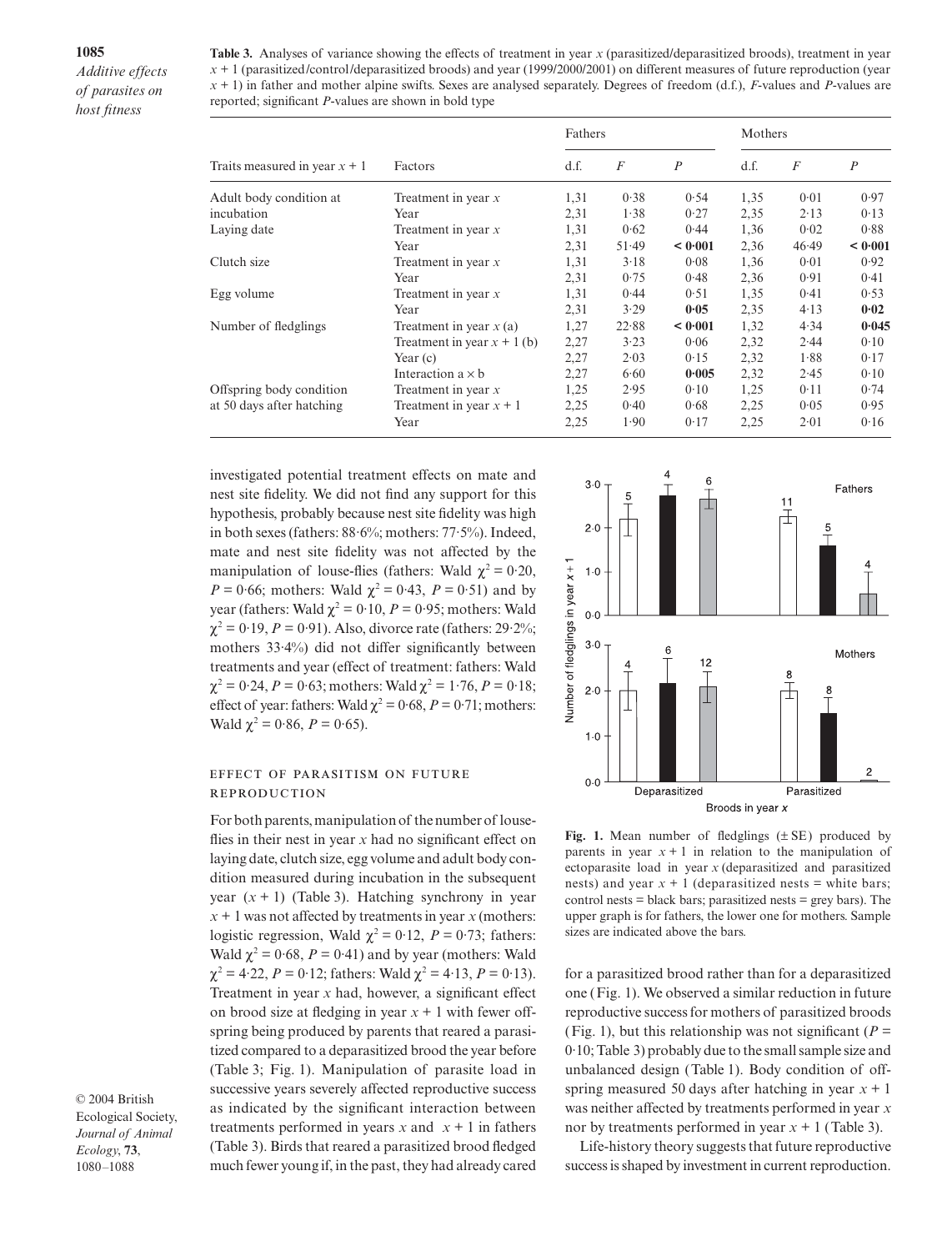

**Fig. 2.** Relationship between the number of young fledged by fathers in year  $x + 1$  and the number of days they cared for their offspring in year *x* when controlling for the effect of year *x* and treatment in year *x*. Open and closed symbols are for deparasitized and parasitized broods in year *x*, respectively.

To examine this hypothesis, we tested whether the decrease in reproductive success in year  $x + 1$  caused by the manipulation of parasite load in year *x* was associated with the amount of time parents cared for their young in year *x*. For this purpose, we used an ANOVA with brood size at fledging in year  $x + 1$  as the dependent variable, and treatment in year *x* (parasitized, deparasitized), year (1999, 2000, 2001) and the amount of time parents cared for their offspring in year *x* as three independent variables. Number of fledglings reared by fathers in year  $x + 1$  was related negatively to the number of days they cared for the young in the previous year *x* ( $F_{1,24}$  = 8.93,  $P$  = 0.006; Fig. 2). Effect of treatment was no more significant in this model  $(F_{1,24} = 3.57, P = 0.07)$ , suggesting that part of the effects of ectoparasite load manipulation in year *x* on reproductive success in year  $x + 1$  occurred through the parasite-induced prolonged nestling period in year *x*. The factor 'year' had a significant effect in this model, with fewer young being fledged in 2000 in comparison to 2001 and 2002 (1 $\cdot$ 71  $\pm$  0 $\cdot$ 19, 2 $\cdot$ 43  $\pm$  0 $\cdot$ 26 and 2 $\cdot$ 25  $\pm$  0 $\cdot$ 25, respectively;  $F_{2,24} = 5.80$ ,  $P = 0.009$ ). A similar, although non-significant, negative relationship between nesting period and future reproduction was observed in mothers  $(F<sub>1,31</sub> = 3.41, P = 0.07$ ; treatment:  $F<sub>1,31</sub> = 0.68, P = 0.42$ ; year:  $F_{2,31} = 1.21$ ,  $P = 0.31$ ).

## **Discussion**

Parasites are ubiquitous and they can impair the development and survival of their hosts. To maximize lifetime reproductive success, host parents are therefore expected to optimally partition their resource over the reproductive attempts. In the present study, we examined the effect of parasites on current and future reproduction of alpine swift parents. Louse-flies had no significant effect on the current reproductive success of mothers and fathers, but reduced future reproductive success. Even though swifts are long-lived, parasites altered resource allocation behaviour of their host, which in turn affected future reproduction. Further-

© 2004 British Ecological Society, *Journal of Animal Ecology*, **73**, 1080–1088

more, the significant interaction between treatments in year *x* and year  $x + 1$  demonstrates that negative impact of parasitism can be additive, with parents raising a parasitized brood over two consecutive years achieving a much lower reproductive success in their second attempt in comparison to the first one.

## EFFECT OF PARASITISM ON CURRENT **REPRODUCTION**

Parents can use two non-mutually exclusive strategies to lessen the effect of parasites on their current reproduction. First, by provisioning their offspring at faster rates they can compensate for the energy and nutrients extracted by parasites from nestling, as demonstrated in experimentally infested broods of great (Christe *et al*. 1996a) and blue tits (Tripet & Richner 1997; Hurtrez-Boussès *et al*. 1998; Bouslama *et al*. 2002). There is no evidence for such a strategy in the alpine swift because parents of parasitized and deparasitized broods provided a similar amount of food to their young at the peak of louse-fly infestation. We measured feeding rate in the middle of the nestling period only, and cannot completely exclude the possibility that parents of parasitized broods fed their offspring at a higher rate earlier or later in their development. Indeed, parasitized nestlings were shown to grow their wings at a faster rate than deparasitized nestlings in the second half of their development (i.e. from 40 days onwards; Bize *et al*. 2003a), suggesting that parents of parasitized broods may have provisioned their offspring at higher rates only in the second half of the growing period. Secondly, by caring for their young for a longer period of time, parents can allow their offspring to reach a similar final body size as deparasitized chicks that grew at a faster rate, provided that tissue maturation is flexible (Schew & Ricklefs 1998). A prolonged period of parental care is observed frequently in response to parasites (e.g. Dufva & Allander 1996; Nilsson 2003; Fitze *et al*. 2004). In the present study, the rearing period was increased by 3 days for parents of parasitized broods in comparison to parents of deparasitized broods (see also Bize *et al*. 2003a), and at fledging we did not detect a difference in body size between young of parasitized and deparasitized broods (Bize *et al*. 2003a).

## EFFECT OF PARASITISM ON FUTURE **REPRODUCTION**

Our study demonstrates that louse-flies reduce future reproductive success in alpine swift parents, with parents of parasitized broods producing 26% less offspring at fledging at the subsequent reproductive event than parents of deparasitized broods. A reduction in future reproductive success in parents of experimentally parasitized broods may have been caused by a direct effect of parasites drawing resources from the adults, or indirectly via a reallocation of the resources normally devoted to future reproduction to current reproduction.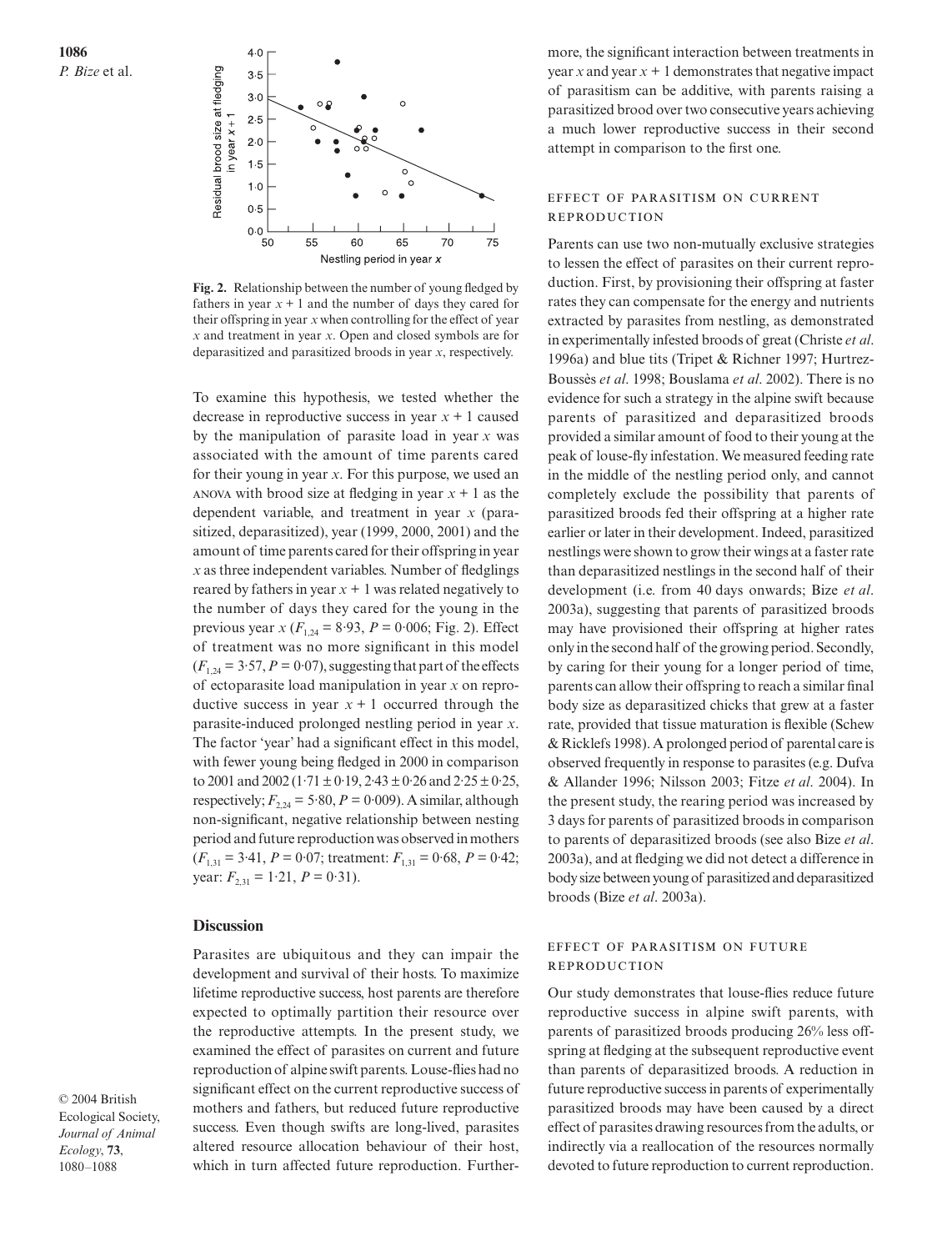Our results are not consistent with the hypothesis that the reduction in reproductive success of parents was a direct effect of parasites. In both treatments, parents were about eight times less infested than their offspring, and hence parasite load was probably too low to affect parents. Furthermore, our manipulation of ectoparasite load in the nest had a significant effect on the number of louse-flies found on the body of mothers but not fathers, and hence does not support a hypothetical direct link between parasite load and future reproductive success in fathers.

In agreement with the hypothesis that parasites can indirectly alter future reproductive success of their hosts, the experimental addition of louse-flies in alpine swift nests prolonged the rearing period by 3 days, and in an ANOVA the length of the rearing period rather than the manipulation of louse-flies explained the reduction in reproductive success of fathers. A similar, albeit non-significant ( $P = 0.07$ ), effect of the rearing period in year *x* on the reproductive success in year  $x + 1$  was observed in mothers. Although alpine swifts have a long rearing period (50–70 days), an increase of the rearing period by only 4·3% (3/70) strongly impaired their future reproductive success. Parents were probably exhausted at the end of the rearing period, and hence rearing offspring for a few extra days may have penalized parents at future reproductive attempts. However, a demonstration of this hypothesis requires an experimental approach by manipulating the length of the rearing period.

Altogether, our results are in accord with life history models that predict a trade-off in resource allocation between current and future reproduction. They show that parasites can affect the behaviour of parental hosts in current reproduction, which in turn can alter their future reproductive success (de Lope *et al*. 1993; Møller 1993; Richner & Tripet 1999; but see Fitze *et al*. 2004). On the other hand, long-lived organisms are predicted to refrain their investment in current reproduction to maintain their residual reproductive value high. Here, parents increased their investment late in the nestling period, and thus may gain more in caring for their parasitized offspring a little bit longer than in abandoning them (Perrin *et al*. 1996).

## ADDITIVE EFFECT OF PAST AND CURRENT PARASITISM ON CURRENT REPRODUCTION

Successive manipulations of louse-fly load demonstrate that both past and current levels of ectoparasitism shape reproductive success of fathers. Fathers of parasitized broods produced 81% less young at fledging if, in the past, they had already cared for a parasitized brood rather than for a deparasitized one. A similar, albeit nonsignificant (*P =* 0·10), interaction was observed in mothers. To our knowledge, this is the first experimental evidence for an additive effect of successive manipulation of parasite load. It points out that the effect of current infestation on reproductive success

© 2004 British Ecological Society, *Journal of Animal Ecology*, **73**, 1080–1088

of their host is exacerbated by past infestation. Hence, manipulation of ectoparasite load over a single reproductive attempt may underestimate the real cost of parasitism on the lifetime reproductive success of their hosts, if cost of parasitism becomes apparent only after host parents faced parasites over several reproductive attempts.

## PARASITISM, DEVELOPMENTAL PLASTICITY AND COST OF REPRODUCTION

A previous study on alpine swift illustrated that plasticity in offspring development can compensate for the effect parasites on final size of young via both an accelerated growth phase once parasites become less abundant and a prolonged period of growth (Bize *et al*. 2003a). Here, we show that parents pay the cost of this parasite-induced change in offspring development at the subsequent reproduction. The negative relationship between the duration of parental care in year *x* and the number of offspring they produced in year  $x + 1$ suggests that a delayed maturation in the tissues of parasitized young can require parents to feed offspring during some extra days at the expense of their future reproductive success. Further studies are required to test whether growth acceleration by parasitized nestlings is coupled with a higher parental feeding rate, and in turn with a decrease in future reproductive success. Parents may pay the cost of plasticity in the development of their offspring because selection on young to reach independence is stronger than selection on parents to keep a high residual reproductive success.

## **Acknowledgements**

We thank Armin Lehman for assistance with video and camera devices, Danielle Bonfils, Verena Saladin and José A. Godoy for help in the molecular sexing of adults and Dominik Pfluger for admittance to the alpine swift colony. We are grateful to the Swiss Meteorological Station for meteorological data. The study was financed by the Swiss Science Foundation (grant no. 31–53956·98 to H.R. and no. 823A-064710 to A.R.) and by the 'Arbeitsgruppe mit Hochschule Solothurn'.

#### **References**

- Arn, H. (1960) *Biologische Studien Am Alpensegler*. Verlag Vogt-Schild AG, Solothurn.
- Baker, J.R. (1967) A review of the role played by the Hippoboscidae as vector of endoparasites. *Journal of Parasitology*, **53**, 412–418.
- Bequaert, J.C. (1953) The Hippoboscidae or louse-flies (Diptera) of mammals and birds. Part 1. Structure, physiology and natural history. *Entomologica*, **32**, 1–209.
- Bize, P., Roulin, A., Bersier, L.-F., Pfluger, D. & Richner, H. (2003a) Parasitism and developmental plasticity in alpine swift nestlings. *Journal of Animal Ecology*, **72**, 633–639.
- Bize, P., Roulin, A. & Richner, H. (2002) Covariation between egg size and rearing condition determines offspring quality: an experiment with the alpine swift. *Oecologia*, **132**, 231–234.